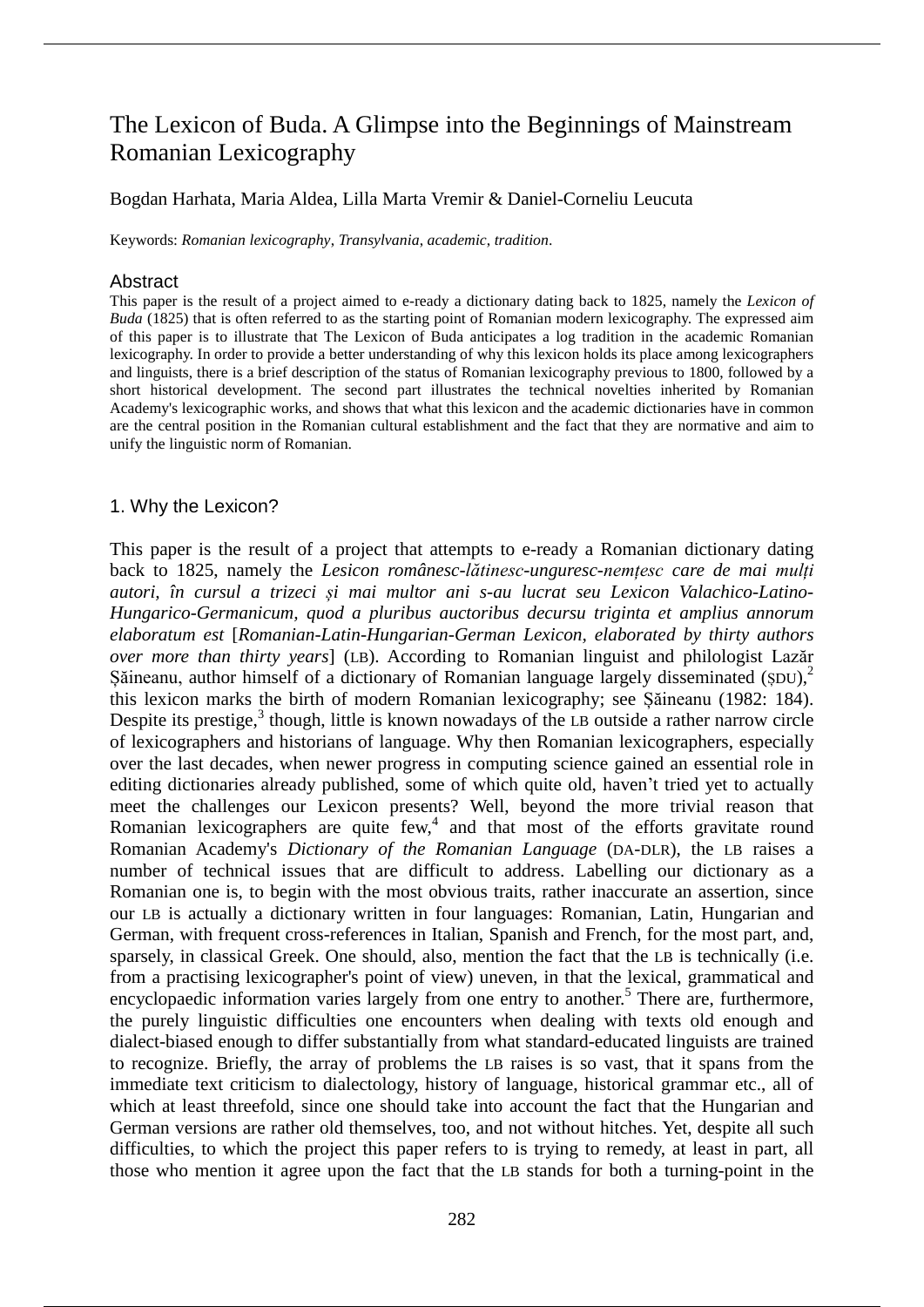history of Romanian cultural establishment and the onset of Romanian mainstream lexicography.

Our aim here is to try to illustrate how the LB is more than just a starting point in Romanian *mainstream* lexicography, that is to show that, in fact, our lexicon set a path followed by the *academic* lexicography until today, despite the fact that from the publication of the LB, one had to wait a full 41 years until the foundation of ʻSocietatea Literară Română' [The Romanian Literary Society] that was to become, in 1879, the Romanian Academy.<sup>6</sup>

## 2. Before 1800

Before moving on illustrating in which way and to what extent the LB turned out to be such a major crossroad in the history of Romanian lexicography, as well as in the history of Romanian culture, in general, one needs to understand what the status of Romanian lexicography was before 1800. The best authorized reference, in this respect, with the due amendments, is the first volume of Mircea Seche's *Schiță de istorie a lexicografiei române* [*Brief History of Romanian Lexicography*] (Seche I, 1966), where the author provides detailed information on the evolution of the lexicographical works of interest for the Romanian language.<sup>7</sup> We shall not, therefore, give here a list of the glossaries and dictionaries previous to 1800, instead, we'll invite the reader to consult the copiously documented volume.<sup>8</sup>

The lexicographic activity in the then Romanian Principalities has a starting point in Valachia or Muntenia, and consists of mere bilingual glossaries, in Old Church Slavonic and Romanian.<sup>9</sup> They served the immediate need of understanding, later translating a rich religious literature, as well as writing up official documents. They were used to improve the linguistic competence of the Romanian cultural elite in Slavonic, still official language of the church and of the state, but already undermined in this function by the beginning of writing in Romanian, and their importance is certainly related to the tradition of the translations from Slavonic into Romanian.<sup>10</sup> By the end of the XVII and the beginning of the XVIII centuries, one observes in Romanian lexicography that, in the bilingual or multilingual dictionaries, the Slavonic tends to be replaced by Latin, a Romance language or by another living language. There is, also, a dramatic increase in the number of dictionaries.<sup>11</sup>

Round this time, once with the flourishing of Romanian culture in the Hungarian parts of the Habsburg Empire, the centre of gravity in Romanian lexicography begins to shift from Muntenia toward Transylvania, and to a lesser extent to Banat, which, for a period stretching well over two centuries, will give a particularly significant contribution to Romanian historiography and philology, and especially to lexicography. Two major lexicographic works must be mentioned here: the *Dictiones latinae cum Valachica interpretatione* [*Latin Words with their Translation into Romanian*], dated round the year 1700, by Teodor Corbea of Brașov (Teodor Corbea), and the first bilingual dictionary that takes Romanian as source language, namely *Dictionarium valachico-latinum* (cca. 1700), work of an anonymous author, identified philologists with Mihail Halici the father, Romanian intellectual of Calvinistic religion, director of the Reformed School of Orăștie, in Transylvania (Anonymus Caransebensiensis). $^{12}$ 

Between 1704 and 1780 there is a decline in the production of dictionaries: for a period spanning over more than seven decades, we have a modest number of 8 lexicographic works, of which one is particularly interesting: the *Lexicon compendiarium Latino-Valachicum*, (Tagliavini 1932 and Lexicon compendiarium) written most probably between 1762 and 1776. It is written in a rather clean Romanian language, sparsely coloured by Transylvanian words, uses as a basis the *Dictionarium Latino-Hungaricum* (Tyrnaviae, 1762) by Francisc Páriz-Pápai, and impresses by the number of word entries, round  $14,000$ .<sup>13</sup>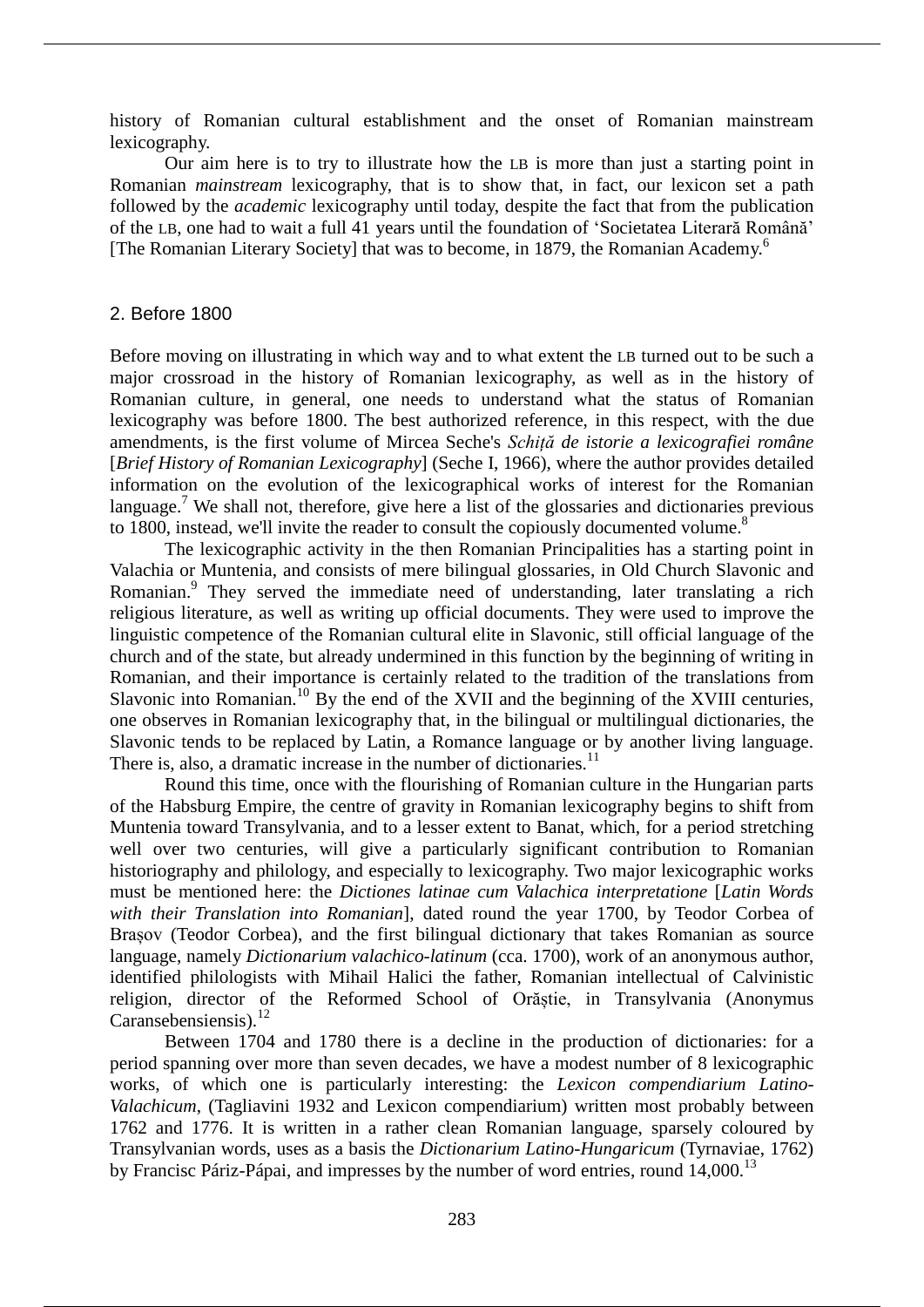By the middle of the century, there are signs that in Transylvania, among the Greekcatholic clergy came into being the idea of a major project: a monolingual explicative dictionary. Round the middle of the XVIII century, in 1759, the bishop Petru Pavel Aron suggests Grigore Maior (author of the *Lexicon compendiarium* mentioned above), who shall later be seated himself in the bishop's chair, to collaborate with Silvestru Caliani, professor at the Theological Seminary in Blaj, in writing up such lexicon.<sup>14</sup> Unfortunately, such project was to wait for a long time before being put into practice.<sup>15</sup>

After 1780, toward the end of the century, there is a more conspicuous lexicographic production. One can count here a botanical dictionary<sup>16</sup>, the first lexicographic work that was  $\alpha$  actually printed<sup>17</sup>, a dictionary particularly interesting for the orthographic choices of the author<sup>18</sup>, along with a technically very interesting *Romanian-Turkish Dictionary* by Ienăchiță Văcărescu. 19

One can notice, then, that until the end of the XVIII century, the Romanian lexicographic production rarely surpasses the stage of a modest bi- or multi-lingual glossary (with the notable exception of Corbea's *Dictiones*), and, equally rarely does it take Romanian as source language (the *Dictionarium Valachico-Latinum* of M. Halici and the Romanian-Turkish part of the dictionary by Văcărescu are quite isolated examples). There is no monolingual dictionary, or any truly explicative dictionary in Romanian lexicography (such assertion cannot, certainly, be contradicted by Cantemir's *Table*). Such lexicographic tradition appears, thus, heavily influenced by the need to understand texts written in foreign languages, rather than understanding texts written in Romanian. Such tradition was born to remain unpublished, since it is, in the largest majority of cases, closely bound to the individual needs of those whom nowadays we may call ʻoperators' in the field: translators and copyists, or reflecting the mere curiosity of isolated scholars and inquisitive minds. Attempts of broader amplitude, like Corbea's *Dictiones latinae*, the *Anonymus Caransebensiensis*, the *Lexicon compendiarium Latino-Valachicum* by Grigore Maior, the dictionary in four languages of Paul Iorgovici, or even the Romanian-Turkish-Romanian dictionary of Ienăchiță Văcărescu remain solitary, often incomplete, and, more importantly, acknowledged little or not at all by their contemporaries.

# 3. Why Transylvania? Why now?

The second half of the XX century rediscovered multiculturalism. Transylvania has always been multicultural. It is already a truism saying that Transylvania can only be understood as a result of a intermingling of three major cultures: Romanian, German (Saxon, Austrian, Swabian), and a particularly rich and well represented Hungarian one (that includes the Szeklers), with a touch of Slavic (Ukrainian, Serbian, Bulgarian, Slovak), Armenian, and Jewish. Although ethnically the Romanian population represents, at least numerically, the most important part of it, history has seen things different. The instruments of power have been for centuries in the hands of the Hungarian gentry and of the Saxon bourgeoisie, while Romanians were denied access to rights. Understandably, Romanians had to engage in a movement of emancipation that lasted for centuries. Its result was mainly noticeable in cultural field, and made possible the movement that was to be later called ʻȘcoala Ardeleană' [The Transylvanian School].

The roots of the political and social situation that urged Romanians to seek emancipation are to be found far back in the Middle Ages. During the reign of Mathias Corvinus, the Transylvanian gentry continues a trend set by Ioan Corvinus (father of the Hungarian king), and seeks autonomy from the Hungarian kingdom. The documents register ever more frequently the wording ʻpartes Transsylvaniae' used to denote the parts occupied by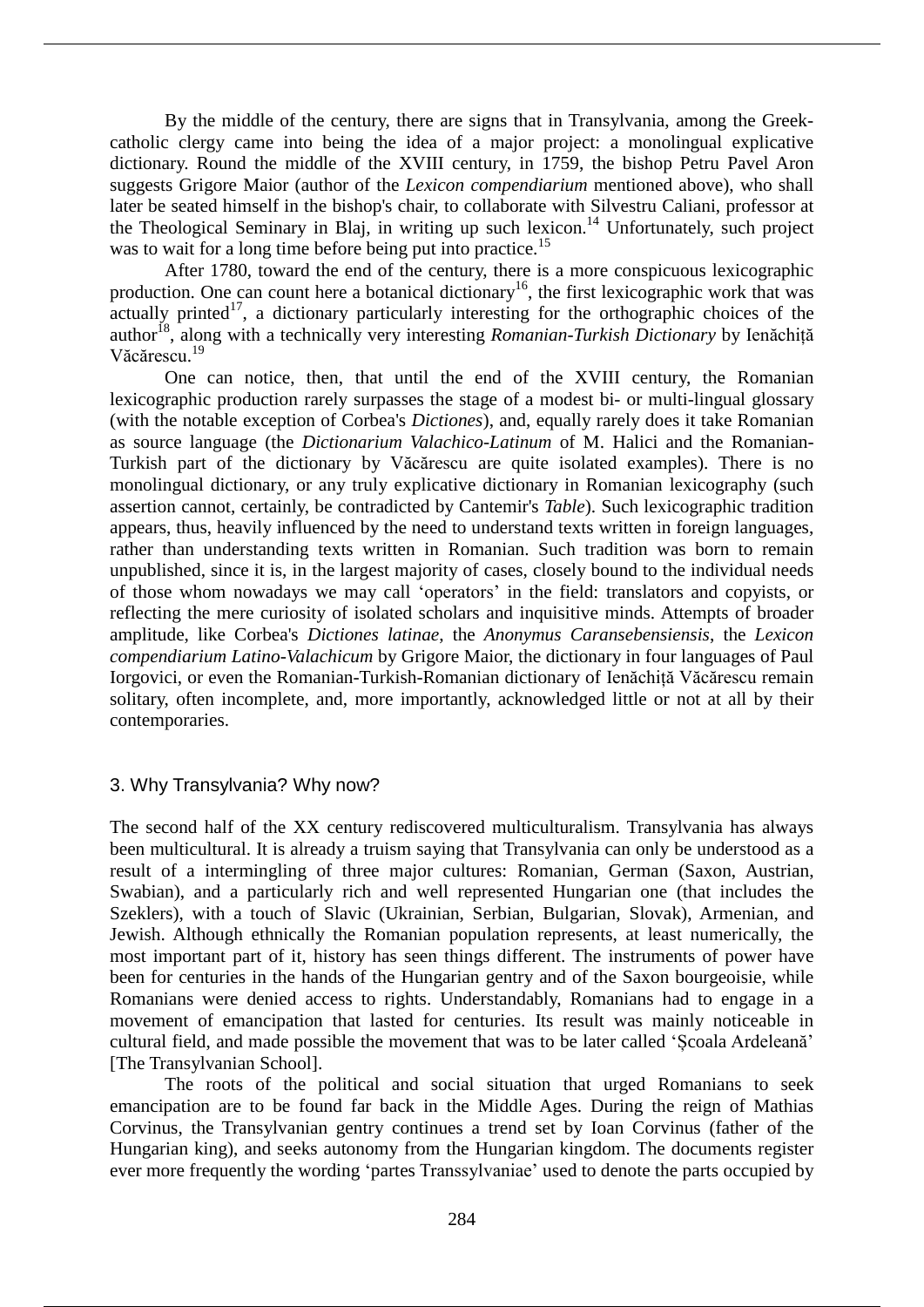Hungarians, Saxons and Szeklers, and later, the relative populations. The leaders of the privileged nations, in their effort to ally against the central pressure from the king, entered the ʻfraterna unio' in Căpâlna, in 1437. Almost simultaneously to the agreement, the wording ʻtres nationes' replaces the wording ʻtres partes Transsylvaniae', hence the ʻUnio Trium Nationum'; see IST. TRANSILV. (I, 2009: 283-284). This agreement, renewed periodically over the centuries, between the privileged nations of Transylvania, which excluded the Romanian population from any kind of privilege or right, was one of the main factors that lead to the foundation of the ʻPrincipatus Transsylvaniae' [The Principality of Transylvania].

Under such circumstances, the Romanian emancipation in the parts of Transylvania (and Banat) took over time two different paths that proved to be convergent on cultural ground. One was the Reform, when the Calvinist rule over Banat and Transylvania gave Romanians, still ʻtolerated', that is marginalized, the opportunity to express themselves, either by way of confessional assimilation, or as a means of the Transylvanian Princes to counteract the influence of the Catholic church; see IST. TRANSILV.  $(II, 2007: 290)^{20}$  The most salient examples are the (religious) printings of Filip Moldoveanul in Sibiu and of Coresi in Brașov, which continued an already established tradition of writing in Romanian in the southern parts of Transylvania. Equally important are the writings in Romanian produced in Romanian Calvinist communities, where we have the very first examples of Romanian texts written in Latin alphabet: the oldest preserved dates back to 1570-1573 and is the so-called *Fragment Todorescu* [*The Todorescu Fragment*], see Pantaleoni (2007: 40).<sup>21</sup> The keyword here is 'Latin alphabet', and it is not by accident that it came to be within Calvinist Romanian communities: it served as a means to assert the religious identity, since the rest of Romanians in Banat and Transylvania, but mostly in Valachia and Moldavia, remained of orthodox confession, and continued to use the Cyrillic letters.<sup>22</sup>

The other path that favoured the emancipation of Romanians in Transylvania came from the return to the catholic church, a hundred years later.<sup>23</sup> In fact, the union of the Romanian Church to the See of Rome, was seen by the Romanian elites of the time as a means to break the ancient and discriminating ʻconstitutional' monopoly held by the Hungarian gentry, Saxons and Szeklers, while the House of Habsburg, in need to establish stronger positions in the newly annexed and mostly reformed Transylvania, desired an effective ʻinstrumentum regni', by giving the largest Transylvanian ethnic group access to rights never granted before; see IST. TRANSILV. (II, 2007: 388).

In such political and social context Romanians were granted, if not the material means, then at least the opportunity to begin a true movement of emancipation. It took a full hundred years for the newly born movement to mature, and its instruments were cultural. This slow but steady growth accounts for the fact that at the dawn of the XIX century, the Romanian cultural establishment in Transylvania was ready to give its greatest works.

# 4. The Lexicon of Buda

In the beginning of the XIX century the entire Romanian lexicographic production moves to a Transylvania, where, over the first three decades, one can count ten dictionaries. Along with the lexicographic production, the Romanian culture in Transylvania produces, also, noteworthy historiographical works, grammars, and literature. All these appear in a social and cultural environment ʻengaged' in the long-awaited emancipation of Romanians. The ideological answer aimed to justify the parity of rights among Romanians and Transylvania's (and Empire's) nations, and that underlines all the cultural products of that time was the rediscovery of the Latin roots: what other reason could better serve such purpose than claiming origin from the noblest people of Europe?<sup>24</sup> On linguistic field, one can observe a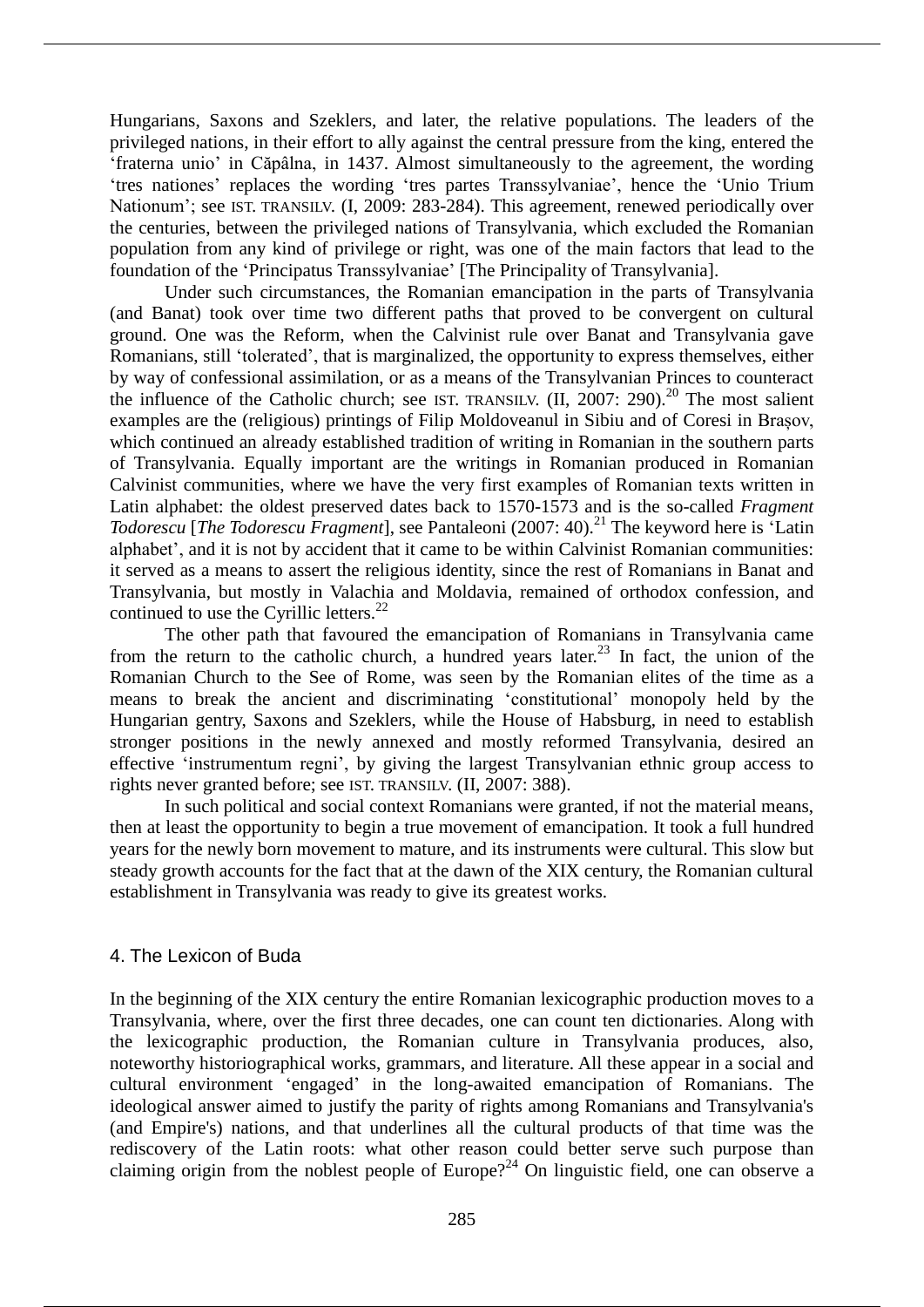strong current of thought that tried to ʻrelatinize' the Romanian language. We have now, a return to the Latin alphabet and orthographic norms that aimed to ʻlet see the Latin root of the Romanian words', along with some radical options on a lexical level, that is systematic attempts to purge the language of non-Latin words, and massive imports of Latin neologisms. Mircea Seche rightfully noticed that ʻCele mai importante dicționare care apar sau se proiectează în acestă perioadă năzuiesc, prin spectul lor general (alegerea cuvintelor și a formelor, indicațiile etimologice etc.) să demonstreze latinitatea lexicului limbii române, de obicei prin sacrificare realității obiective' [The most relevant dictionaries issued or in project in this period aim, through their general aspect (choice of words and of forms, etymological indications etc.) to demonstrate the latinity of Romanian language's vocabulary, usually sacrificing the objective reality]; see Seche (I, 1966: 21). It is understandable that, like in any cultural movement that has a strong ideological imprint (needless to say that the XIX century was one of the ideologies), some exaggerations would have found way to come forward; it is neither our place, nor the occasion to discuss them here. What remains is the cultural value of the works written during this period.

From 1800 until 1825, the year the LB was published, there is a series of lexicographic works, all noteworthy because each of them sets a first in terms of lexicographic technique or conception. Brief mention of them is due here, in order to better understand the technical nature of our LB. We have, therefore:

- a) *Dictionarium Valachico-Latinum* by Samuil Micu-Klein (Clain) that shall be later used as part of the LB – deemed to be the ʻbasis' of our lexicon, it remained unpublished.<sup>25</sup> It provides transcription in Latin alphabet of the Romanian words $^{26}$
- *b)* the *Lexicon Walachico-Latino-Hungaricum* by Ștefan Crișan (Körösi), cited by the author himself in his *Orthographia Latino-Valachica* (Cluj, 1805) – the first dictionary to provide etymological information to some entries.<sup>27</sup>
- c) *Vocabularium pertines ad tria regna naturae* (1808-1810) by Gheorghe Șincai. It consist of a list containing 427 word entries, with the equivalents in Latin-Romanian-Hungarian-German and Romanian-Latin-Hungarian-German, which was never published, still, probably used in the redaction of LB.
- d) *Lexicon romănesc-nemțesc* [*Romanian-German Lexicon*] by Ioan Budai-Deleanu, ready for print in 1818, after some 30 years of work, but unfortunately remained unpublished. The importance of the *Lexicon* of Budai-Deleanu stands in the fact that we have, with it, the very first "scientific" Romanian lexicographic work, which means that the author pertinently explains, in a *Foreword*, his own linguistic ideas and brings motivation to his choices, most importantly, in what regards the list of voices; it is, also, the first Romanian dictionary in which the lexical material (over 10,000 entries) was obtained through quotations from text adequately indicated in a *Bibliography*; furthermore, the *Lexicon* of Budai-Deleanu provides primary senses of the words, as well as secondary ones, arranged according to a historical and etymological criterium; it is, also, a dictionary where each entry has indicated: accent, morphological class, gender (in nouns), voice (in verbs), geographical circulation and stylistic values. The *Lexicon* also contains precious etymological indications given as tables annexed at the end of the manuscript, which seem to be particularly objective.
- e) *Wörterbuchlein deutsch und walachisches*, by Andreas Clemens, printed in Hermannstadt (Sibiu), it was particularly popular.<sup>28</sup> - It is the first printed lexicographic work of the XIX century.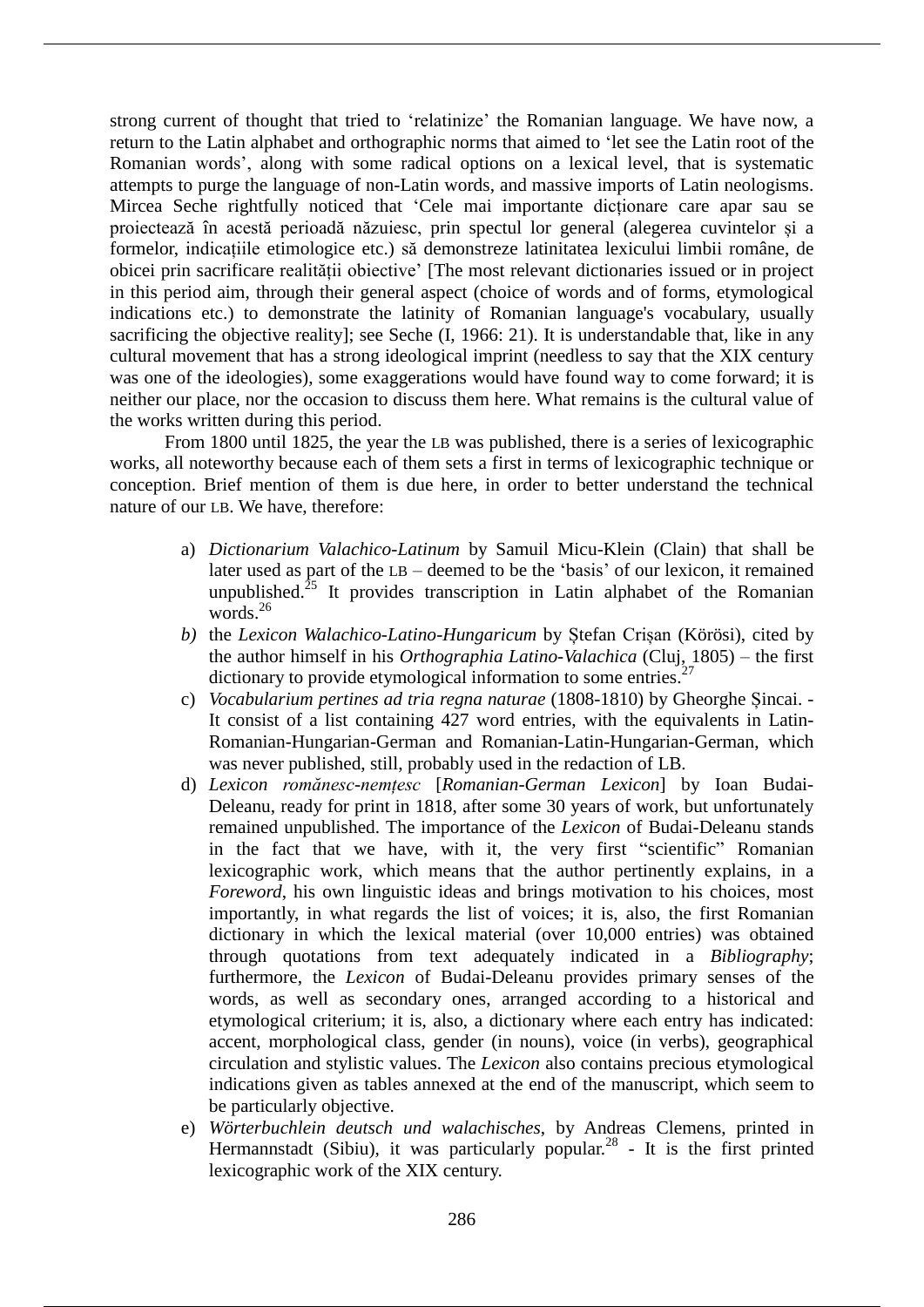- f) *Wörterbuchlein deutsch und wallachisches. Vocabularium nemțesc și românesc*, Ioan Piuariu-Molnar (Sibii, 1822).<sup>29</sup> It is a dictionary containing over 8,000 entries, of which a rather rich specialized vocabulary (Molnar was a physician), written in Latin alphabet (in German orthography) and in Cyrillic.
- g) *Dictionariu rumanesc, lateinesc si unguresc* [*Romanian, Latin and Hungarian Dictionary*] published at the order of bishop Ioan Bobb, in two volumes (Cluj, 1822 and 1823).<sup>30</sup> - it is the first large dictionary of Romanian that was printed.

Note is to be made that, leaving aside the technical innovations they bring, all the dictionaries mentioned above differ from those of the period before (with the notable exception of Mihail Halici) in that, still being (most of them) bilingual dictionaries, they take Romanian as source language (either the unidirectional ones: Micu-Klein, Crișan-Körösi, Budai-Deleanu and Bobb, and the bidirectional ones: Clemens and Piuariu-Molnar).

Closing, chronologically, this series, the LB was printed in 1825. At a first glance, one can notice that it is different than all the dictionaries before it, that, somehow, it is better, that even to our eye, trained with the practice of contemporary dictionaries, it appeals in a manner much similar to the way in which most of our usual dictionaries do, that is it works silently, tool-like, without requiring too much concentration, and yet providing a lot of information. The factors that explain why it is so are two, and are both seen in the title. The first one is ʻa pluris auctoribus' [by several authors]. Romanian lexicography has, thus, its first collective dictionary. If two minds are better than one, then our LB is, in this respect, the result of the meeting of ideas, the confrontation of experience, practice, and expertise put to work together by some of the greatest minds of the Transylvanian School. The second factor, also contained in the title, is ʻdecursu triginta et amplius annorum' [over more than thirty years]. We won't detail here the long history of LB's elaboration;<sup>31</sup> suffice to say that the first three decades of the XIX century were a time of experimentation. The several authors of our lexicon had the time to put to practice different technical innovations, with each new redactor. If these three decades marked Romanian lexicography's passing to maturity, then all the advances made by the other dictionaries of that time meet in the LB, which rises suddenly as a perfectly mature product in the long line of lexicographic works before it.

Due to its particular historical and technical nature, the LB is seen both as a philological document, and provides valuable information for the history of language, as well as a turning point in the evolution of Romanian lexicography, because it has provided a model followed by mainstream dictionaries ever since. Its relation with the subsequent academic lexicographic tradition has, also, a double nature: it interests the technical conception of a modern dictionary applied to the vocabulary of Romanian, on one hand, while on the other it regards its role and position in the cultural establishment as an instrument of culture.

For what regards the lexicographic conception, the lexical inventory, which is the centre of gravity of each dictionary, is one of the first things that come forward. In our lexicon, it is particularly rich. When we say richness, we don't mean shear numbers, although a number of cca. 13,000 entries is rather generous in comparison with both previous and contemporary dictionaries.<sup>32</sup> The most interesting is the quality of the lexical material contained in the LB: it counts usual words circulating in Transylvania at the time, along with neologisms. These latter are much fewer than one would expect, which denotes a reserved attitude of the authors in relation to status of words in language, and are almost always justifiable by the existence of the extra-linguistic objects of reality. The authors of the LB, also, pay particular attention to the treatment of lexical families, as well, that is it is likely to find in our lexicon more than one member of the same family, and derivatives are, usually, listed separately. In these aspects, it is followed by the academic lexicography, there are, though, some that were amended later: the modern Romanian academic lexicography adopted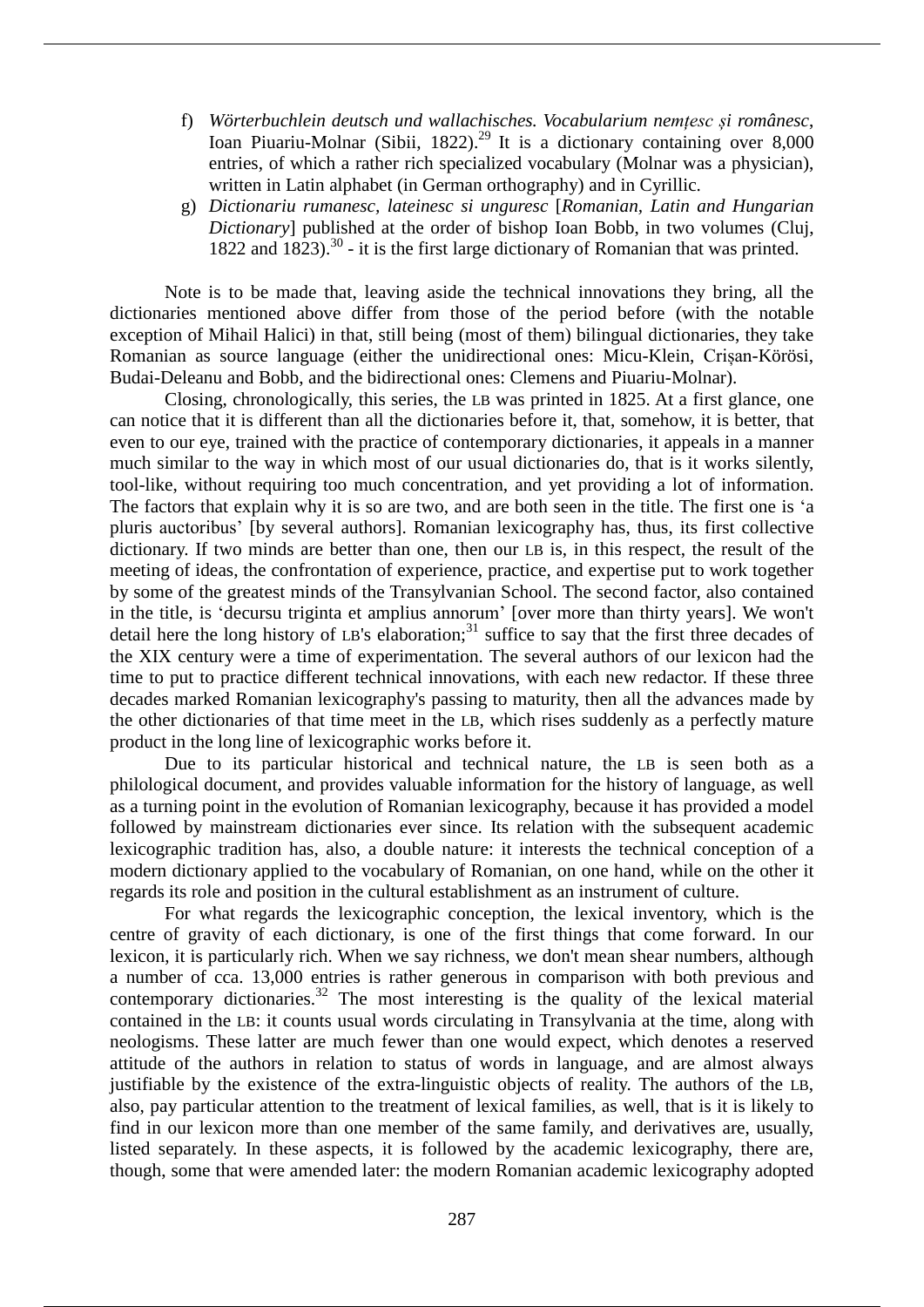the etymological criterion for establishing the number of entries in a dictionary, i.e. there is a unequivocal parity: one etymon – one entry (one entry may have multiple etymologies, yet, more entries cannot share the same etymology, unless justified by diachronic stratification). In the LB, there are frequent the cases in which the same word, with different grammatical values, is registered as separate entries (e.g.: *Dirept<sup>1</sup>*, n.m; *Dirept<sup>2</sup>*, adj.; *Dirept<sup>3</sup>*, adv.; *Dirept<sup>4</sup>*, prep.). Another aspect related to the word-list corrected by later development of lexicology and lexicography regards the phraseological units, that appear in the LB as separate entries, while in modern dictionaries are listed under the first term of the unit (or under the semantic predication, according to case).

If in relation to the word-list, the most characteristic aspect inherited by the academic lexicography from the LB is, surprisingly, the rather reserved attitude towards the neologic elements of the vocabulary, things become much more noticeable when it comes to the structure of the article under the voice. In fact, all academic dictionaries follow the pattern first seen in the LB: voice, followed by grammatical indication field, semantic field, and etymological field.<sup>33</sup> Due to the fact that our LB doesn't provide a direct etymology or an etymological affiliation to every entry, the last field may be absent, yet, whenever it is present, the order it strictly observed. Another innovation first inherited by the academic lexicography from the LB regards the structure of the semantic field under the voice: in the case of words with multiple meanings, the first differentiation applied is according to the grammatical value (voice in verbs, shift of grammatical class in nomina etc.). Still here, mention is to be made that it is interesting to note that in LB, much unlike in the dictionaries of its time, the content of encyclopaedic information within the semantic field is limited, and in most cases, it is absent. Such very technical approach, is a particularly modern trait, since the dichotomy lexical vs. encyclopaedic information wasn't to become mandatory in defining the typology of a certain lexicographic work until much later. The rule doesn't apply, instead, to word-list content, since one may notice in the LB words of encyclopaedic nature, like names of places, persons, regions etc., yet the definitions provided contain, in general, only lexical information (e.g. *Abrud*, subst. Un oraș în Ardeal [*Abrud*, noun. A town in Transylvania]). It is equally interesting to notice that some of Romanian Academy's dictionaries took a rather different approach: the HEM is par excellence an encyclopaedic dictionary, while in the DA, for which Sextil Pușcariu prescribed particularly austere criteria of admission to the word-list, one may notice that under some entries, the semantic field may contain encyclopaedic definitions; see DA (Julfă), where the author adds immediately after the lexical information under 2. ʻMeal for the feast days made of hemp seeds' the recipe and how it is best consumed. Another element that was inherited from the LB by the academic dictionaries regards the grammatical information field, since the authors of our lexicon are careful to provide accurate and complete indications of grammatical nature pertaining to each entry.

If in technical terms, the matter of the heritage the LB left the mainstream dictionaries of Romanian language is largely debatable and subject to changes in lexicographical technique, the LB is undeniably the true ʻforegoer' of the academic lexicographic tradition in its role of central and centralizing instrument of a cultural establishment. It has been shown that the cultural products of the Transylvanian School gravitate round the movement of emancipation of the Romanian population in Transylvania, and that the instruments it had put to work were cultural. Unlike all the other cultural products of its time, the LB gathered the contribution of an entire generation and managed to absorb and assimilate the efforts of the most representative members of the Transylvanian School. In this aspect, it functioned as gravitation centre of an entire cultural establishment and gave voice to its most intimate purposes, which regarded the linguistic emancipation. In a much similar manner, The Romanian Academy, since the days that was still called The Academic Society, was born with the project of a Thesaurus of Romanian language, that would absorb and express what is of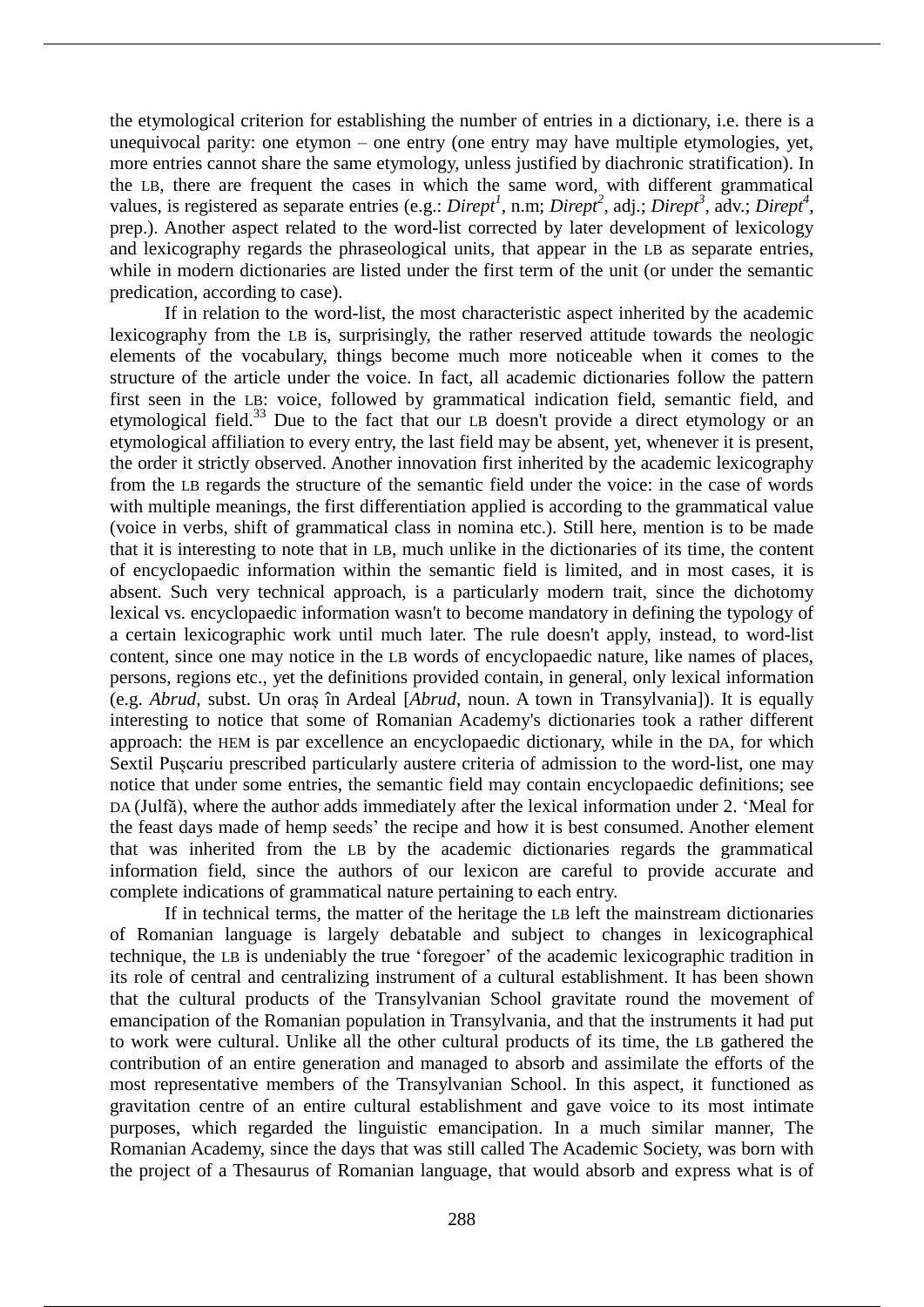essence to Romanian culture; see, also, DA (Tomul I. Partea I: *A-B*, 1913: i).<sup>34</sup>

Furthermore, just like the dictionaries of the Romanian Academy that was to be founded 41 years later, our LB is, before all, a normative dictionary, that tries to unify the language of all Romanians under a single linguistic norm. If most dictionaries observe a status of language by means of its vocabulary, the normative dictionaries take a step ahead and provide models to follow, set rules. It is in that normative aspect, too, that the LB is truly part of the academic lexicographic tradition, which incorporated it not only because of its prestige, but because it anticipated with almost half a century<sup>35</sup> the response to an already existing need of giving the Romanian language a unified form.

### **Notes**

<sup>1</sup> This work has been supported by a grant of the Romanian National Authority for Scientific Research, CNCS - UEFISCDI, project number PN-II-RU-TE-2011-3-0170.

- 2 Such is the authority of Lazăr Șăineanu among Romanian lexicographers, that one of the newer dictionaries, namely the *Noul dicționar universal al limbii române* (NȘDU) is even called ʻthe new Șăineanu', to which attests the quotation system of Romanian Academy's DLR, which adds the letter N, for ʻnoul', i.e. the new, before the old reference given Șăineanu's dictionary, that is ȘDU, despite the fact that the NȘDU is a completely new dictionary (in terms of word-list, technically etc.). The authors themselves are careful to indicate the affiliation in the first lines of the Foreword to it: ʻ*Noul dicționar universal al limbii române* continuă tradiția lexicografică românească a descrierii semantice ilustrate cu citate din literatura cultă și populară, după modelul promovat de Lazăr Șăineanu la sfârșitul secolului al XIX-lea și în prima jumătate a secolului al XX-lea' [*The New Universal Dictionary of Romanian* continues the Romanian lexicographical tradition of the semantic description illustrated by quotations from literature and folklore, according to the principles established by Lazăr Șăineanu at the end of XIX and in the first half of the XX centuries]; see NȘDU (2009: 7).
- <sup>3</sup> The LB is often quoted by Romanian lexicographers and is used as a source of information included in newer dictionaries (mostly in the field of academic lexicography). It, also, enjoys good visibility and consideration among specialists of Romanian abroad – it is, for example, mentioned by Friedrich Diez, who, none the less, deemed it largely perfectible, and by Jernej Bartholomäus Kopitar.
- <sup>4</sup> Anecdotally enough, acad. Marius Sala, in the Foreword to the MDA, when speaking of the new series of Academy's dictionary, counts a total number of 92 [*sic!*] lexicographers who compiled the 20 volumes of the DLR, from 1958 to 2001; see MDA (I, *A-C*: vii).
- $\frac{5}{\pi}$ . This observation regards solely the technical uniformity of the work, like variability in abbreviations, in the formulation of grammatical information, notes etc. The structure of the lexical information provided and the fields identified under each voice are present throughout the entire lexicon.
- 6 Since the foundation of the Romanian Academy, in 1866, one can follow two main directions in Romanian lexicography: that of the Academy which produced the LM, HEM, DA-DRL, MDA etc., and a non-academic one that produced generally acknowledged dictionaries: the formerly mentioned ȘDU, along with a number of different dictionaries, like those of Aurel Candrea, Hariton Tiktin etc. are part of it.
- <sup>7</sup> Despite the fact the two volumes of Mircea Seche became somewhat old, and that some details have been amended by later research, his work is still the only bibliographical reference that encompasses the entire history of Romanian lexicography, therefore it is a mandatory source of information.
- 8 Suffice to say that we owe Mircea Seche, among other things, a more accurate identification of the first lexicographical works involving Romanian. Previously, it had been common knowledge that the first lexicographic attempts in Romanian are datable between the end of the XVII and the beginning of the XVIII centuries; see Iordan (1956: 123-124). In fact, the first examples of such attempts, namely two bilingual Slavonic-Romanian glossaries, of which only fragments have been preserved, date back to the XVI century.
- <sup>9</sup> The oldest preserved are a *Serbian-Romanian Biblical Vocabulary*, where ʻSerbian' stands for ʻSlavonic', dated round 1630 and a *Slavonic-Romanian Lexicon* (Mardarie Cozianul) compiled by Mardarie, ʻpisar', i.e. scribe, in the monastery of Cozia. This latter is the first lexicographic work that survived entirely until today.
- <sup>10</sup> Such glossaries were by no means original, in fact their obvious source of inspiration was Pamvo Berynda's *Slavonic-Russian Lexicon and the Translation of Names*; see Seche (I, 1966: 8). The foreword to the second edition of Berynda's lexicon, published in 1653 at the Kutejins'kyj on the Orša monastery, in nowadays Belarus, the author hints to the popularity of the work, and notes that it had been used in compiling two Romanian glossaries.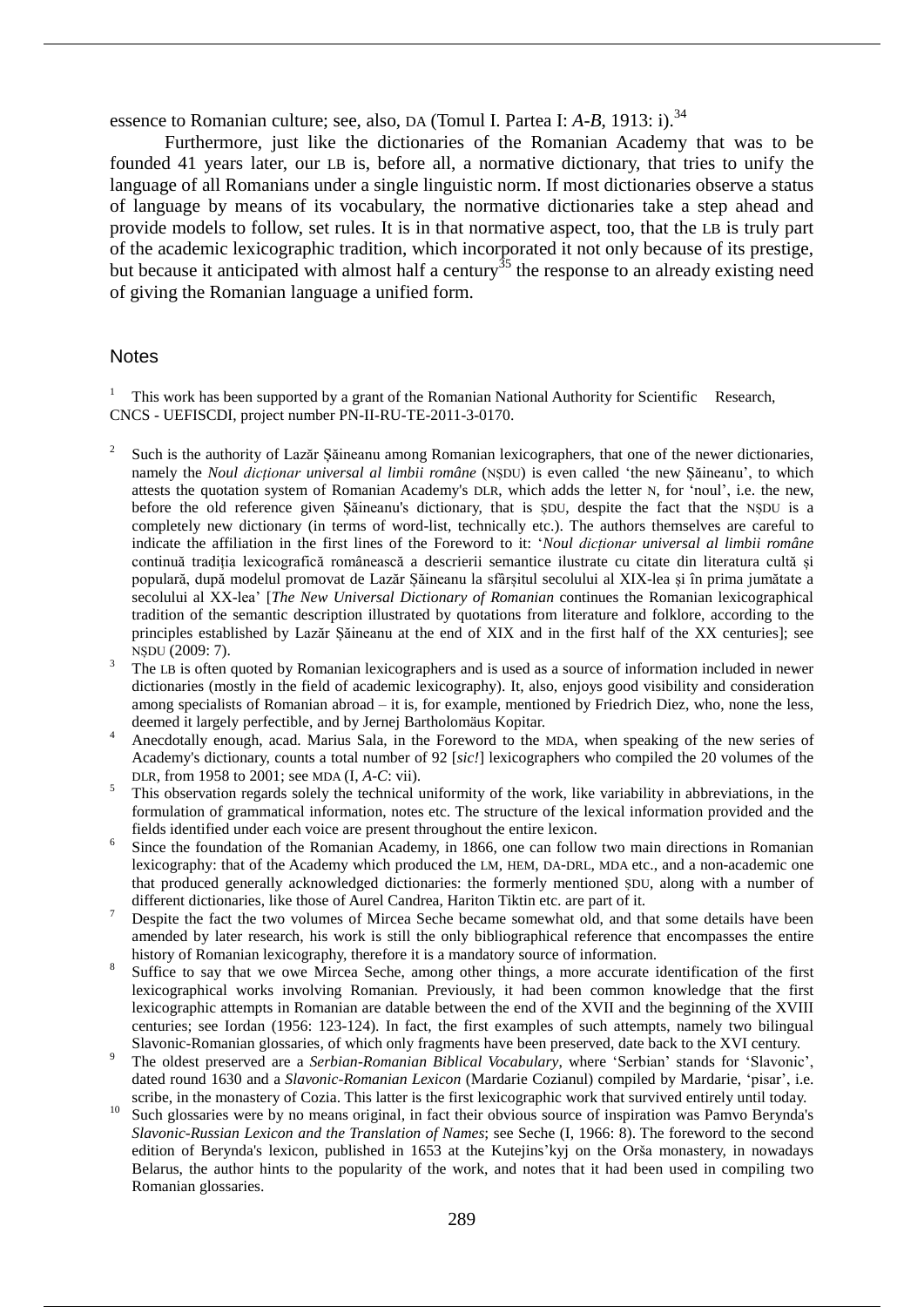- <sup>11</sup> We have now an Italian-Romanian dictionary (cca. 1700, compiled by the 'stolnic', i.e. High Stewart Constantin Cantacuzino), a Latin-Romanian-Hungarian vocabulary (Lexicon Marsilianum), a draught of a Romanian-Greek dictionary, along with a specialized one: i.e.: a Dictionary of neologisms (*Scara a numerelor și cuvintelor streine tâlcuitoare* [*Explicative Table of Numbers and Foreign Words*] annexed by Dimitrie Cantemir to his *Istoria hieroglifică* [*Hieroglyphic History*] in 1704).
- <sup>12</sup> The Halici family is particularly significant in Romanian culture. The son of Mihail Halici, named, also, Mihail, is known for the long time friendship with Francisc Páriz-Pápai, Hungarian humanist, to whom he dedicated an Ode written in Romanian, in Latin alphabet with Hungarian spelling, published in 1674 at Basel; see Radosav (2003: 191).
- <sup>13</sup> Despite the not so impressive volume, are, none the less, particularly interesting two dictionaries that were written in Moldavia by two Franciscan missionaries: the *Breve vocabulario italiano-muldavo* by Fra Silvestro Amelio (Silvestro Amelio) and the glossary projected by Francantonio Minotto, which has been lost; see Ferro (2004: 296). It is interesting to notice that, at that time, despite the fact that Moldavia had already given Romanian language and culture some of its most prominent names, there hadn't been a particular interest in lexicographic works.
- <sup>14</sup> Apparently, Gheorghe Șincai, also, thought of a similar project, from what one can read in the *Praefatio* to the *Elementa linguae Daco-Romanae sive Valachicae* (Vienna, 1780<sup>1</sup> ) by Samuil Micu and Gheorghe Șincai.
- <sup>15</sup> Such was the imprint of the bilingual or multilingual lexicography in Romanian culture, that until 1958, the academic dictionaries provided a translation of the word entries. The DA, for example, provides only the French translation, although by project it should have provided the Latin equivalents as well, because taking care of the exact translation in Latin would have simply required too much time.
- <sup>16</sup> The *Nomina vegetabilium* published by Benkő József in «Magyar Könyvház», Poszony [Bratislava], II, 1873; it is a trilingual glossary (Latin-Hungarian-Romanian) containing phytonyms in number of 620, with the Romanian equivalents written according to the Hungarian orthography, and arranged not alphabetically, yet taxonomically.
- În scurta adunare a numero după capetile ce s-au așezat, în doao limbi, întru folosul celor ce vor a învăța *limba rusească și moldovenească* [*Brief numbered list according to the chapters established, to the use of whomever shall deem to learn Russian and Moldavian*] by protopope Mihail Strilbițchi, published in Iași, in the year 1789; it contains 1,500 words arranged onomasiologically. The glossary of Strilbițchi enjoyed a certain fame in its own time, and it was reprinted, with a different set of characters, a different pagination and different title, as an annex to the *Moldavian-Russian Grammar* (1879) by Toader Școleriu. It was later taken as model by the glossary to the *Russian-Romanian Grammar* (Sankt Petersburg, 1827) of Ștefan Margela; see Seche (I, 1966: 17-18).
- <sup>18</sup> *Dicționar în patru limbi (român-german-francez-latin)* [*Dictionary in four languages (Romanian-German-French-Latin*)] compiled by Paul Iorgovici before 1800, until the letter *M*. This dictionary is of particular interest because Iorgovici, who was, also, author of a grammar quite authoritative in its own time (Iorgovici, 1799), expressed here the will to replace the ʻforeign' words with ancient Romanian or classical Latin terms.
- <sup>19</sup> This is actually a bidirectional dictionary: there is a Turkish-Romanian part to it, as well, which remained in the first stages of the work; it consists of a simple list of words, where both Romanian and Turkish equivalents are written in Cyrillic. The interesting, and rather exotic element for the Romanian lexicography is that entries are grouped under a ʻroot' (e.g.: under the root *seč* we find: *seceră, seceriș, secerător* etc.); see Seche (I, 1966: 22).
- Acad. Ioan-Aurel Pop provides here a laconic, yet comprehensive description of the facts: 'Este astăzi cert că Reforma a favorizat nu numai trecerea la scrisul românesc, dar și tipărirea cărților în românește' [It is certain nowadays that the Reform not only made possible beginning to write in Romanian, but, also, made possible printing in Romanian].
- <sup>21</sup> Romanian is the only Romance language of a vastly orthodox population, which meant that all circulating religious texts and the official documents issued by the state (in Valachia and Moldavia) were written at first in Slavonic, than in Romanian, with Cyrillic letters. Such was the church commended imprint on writing tradition that the Cyrillic alphabet was officially preserved until 1926.
- <sup>22</sup> Later on, once with the rise of the Latin idea and the recovery of the Latin roots of Romanians, the use of Cyrillic letters would be seen as a reason of decay, as a means to loosen the fabric of national identity. Scholars of the time did not care for the neat distinction nowadays linguistics operates between language and its written form. Their positions vary greatly. On one hand, we have the rather anecdotal story told by Dimitrie Cantemir, who asserts that Moldavians used to write in Latin alphabet before the Council of Florence, in the times of Alexandru cel Bun, who ordered that all writings in Latin alphabet be burned as a response to the aggressive propaganda of the Catholic church, and that all new writings be done in Cyrillic ʻorthodox' alphabet; see Cantemir (transl. 1973: 371) and Pantaleoni (2007: 39). On the other hand, we have the severe words of Petru Maior: ʻSicut enim in exterminandis e republica literaria Valachorum Cyrillicis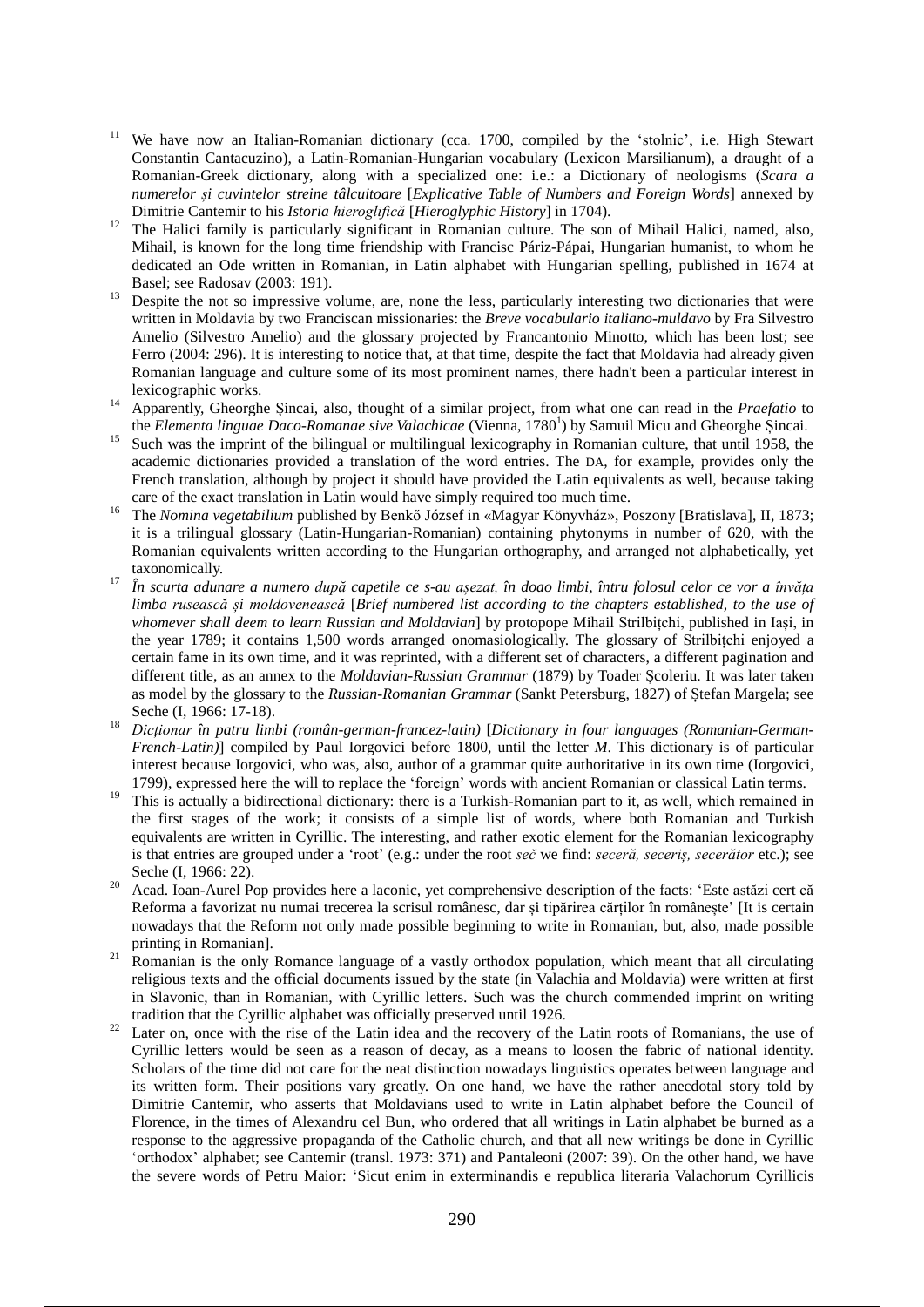characteribus, qui densissimas tenebras Valachicae linguae offuderunt […] inter se omnes conveniunt' [Everyone agrees, thus, to the fact that the Cyrillic letters that brought a deep darkness upon Romanian language need to be eradicated from the literary republic of Romanians]; see LB (1825: iii).

- <sup>23</sup> The Union took place as a result of a process that lasted well over a decade, started in 1689 by initiative of Leopold Kollonich, the Kaiser's advisor; see IST. TRANSILV. (II, 2007: 379).
- $24$  It has been established that the birth of Romanians as a people was a rather complex and long-lasting phenomenon that stretched well over ten hundred years, the official doctrine of the Transylvanian School was, in its most vehement stages, that Romanians are of pure Roman breed, with no foreign element whatsoever. An assertion like that published by Petru Maior in his *Praefatio* to the *Ortographia Romana, sive Latino-Valachica, una cum clavi, qua penetralia originationis vocum resserantur* (Buda, 1819), reported in the LB some 6 years later, may seem naïve to the nowadays reader, yet, ideologically, was fully justified at that time: ʻDum autem praemissis figuris Dictionibus sub quavis Litera ostendo, qui differentia non paucarum vocum per mutationem literarum, aut syllabarum etc. Latinam inter et Valachicam linguam inducta sit; eo ipso clavim suppedito, qua penetralia originationis vocum resserantur, pluresve proprietates antiquae linguae Latinae, quae hodie in docta sive Grammaticali lingua Latina vix aut ne vix quidem visuntur, apud Valachos hodiedum vigere detego, ita ut vix dubitari possit, linguam Valachicam longe antiquiore esse Marci Tulli Ciceronis aetate [*sic!*], qua docta sive Grammaticalis lingua Latina ad supremum culmen perfectionis eluctata fuit. Ex quo prono alveo fluit, Vlachicam linguam Latinis sive Romanis dialectis utpote Hispanicae, Galiccae et Italicae modernae antecellere vetustate' [While I show in the spelling of the words under whichever letter that no few differences have occurred between Latin and Romanian, by a mutation of letters or syllables, I also give a key that opens the secrets of the words' origins, and demonstrate that numerous properties of the ancient Latin language, of which some are difficulty noticeable nowadays, are still alive in Romanian, so as no one could even doubt that the Romanian language weren't even older than the times of Marcus Tullio Cicero, when the grammatical (read literary) Latin was brought to perfection. It results from here clearly that Romanian is older that the Latin or Romance languages like Spanish, French and Italian]; see LB (1825: vii).
- <sup>25</sup> As early as the spring of 1801, Micu-Klein had ready for print a bilingual lexicon, with Romanian as source language. Acad. Gh. Chivu suggests that Micu-Klein had probably had the work ready prior to 1800, since LB's authors counted that their *Lexicon* was the fruit of an effort spanning well over three decades; see Chivu (2008: 27, Note 8); The first version of the *Dictionarium* was discovered and published by Gáldi László; see Klein (ed. 1944). By 1803, the author wanted to transform it into a multilingual dictionary, by adding the equivalents in German and Hungarian, with the aid of proff. I. Molnar-Halitzki and Virág Benedek. By 1805 the new version of the *Dictionarium* is print-ready, yet, upon request of the director of the Romanian School in Timișoara, Micu-Klein adds the transcription of the part in Romanian in Latin alphabet. Alas, before accepting printing the dictionary, the King's Publishing House of the University of Buda demands a certain number of subscriptions be met, which, despite the active implication of Ioan Corneli, fails to happen. None the less, in 1806 the publishing house accepts to print the manuscript and releases an "Advertisement" containing an extract of the work, aimed to inform the interested of the imminent publication of the *Dictionarium*, still on condition the number of subscriptions be met; the death of the author puts a halt to the publishing efforts, and the work, in its final version given by the author, remains unpublished. It is the first multilingual lexicographic work that provides, sparsely, some explicative definition, in the case of rare or unusual words.
- <sup>26</sup> Klein ʻauthored' an orthographic norm later used and adapted by Ștefan Crișan-Körösi. In the beginnings of the XIX century, although the Latin alphabet had already spread, there were few Romanian intellectuals to actually use it. Stands witness of its poor and difficult circulation the rather anecdotal story of the *Vestire despre răsboiul lui Napoleon* [*News on the Napoleonic War*], written on the 23rd of May 1809 by captain Căpolceanu Laurențiu Domocos and translated into Romanian by Ioan Corneli. It was meant to be sold in the cities and villages of Western Transylvania, in order to be read and explained to the population. After a first edition at Oradea, printed with Latin characters (not necessarily in order to observe the wish of the readers, but for the fact that the printing house did not possess Cyrillic letter sets), since Samuil Vulcan and the local authorities came to acknowledge that this would have been a factor of poor distribution in rural areas, it was urgently reprinted in 300 copies, in Buda, and with Cyrillic letters.
- <sup>27</sup> The work was ready in 1803, and it appears that the print, financed in part by bishop Ioan Bobb had already been granted, but was arrested when the issue of Klein's dictionary was announced. The manuscript was bought from the widow of Körösi by Gheorghe Asachi, and was transported Iași, where it is still preserved, but where it remained unpublished. None the less, it appears to have been used in the redaction of Bobb's dictionary (see below). The *Lexicon* of Crișan-Körösi contains well over 10,000 Romanian word entries, written in the Latin alphabet orthography of Micu-Klein. There is obvious intervention in the spelling of words, in order to make the Latin origin more easily noticeable, while some words, deemed ʻunnatural' are omitted and replaced with ʻmore adequate' terms, which is to say that, for the most part, they are borrowed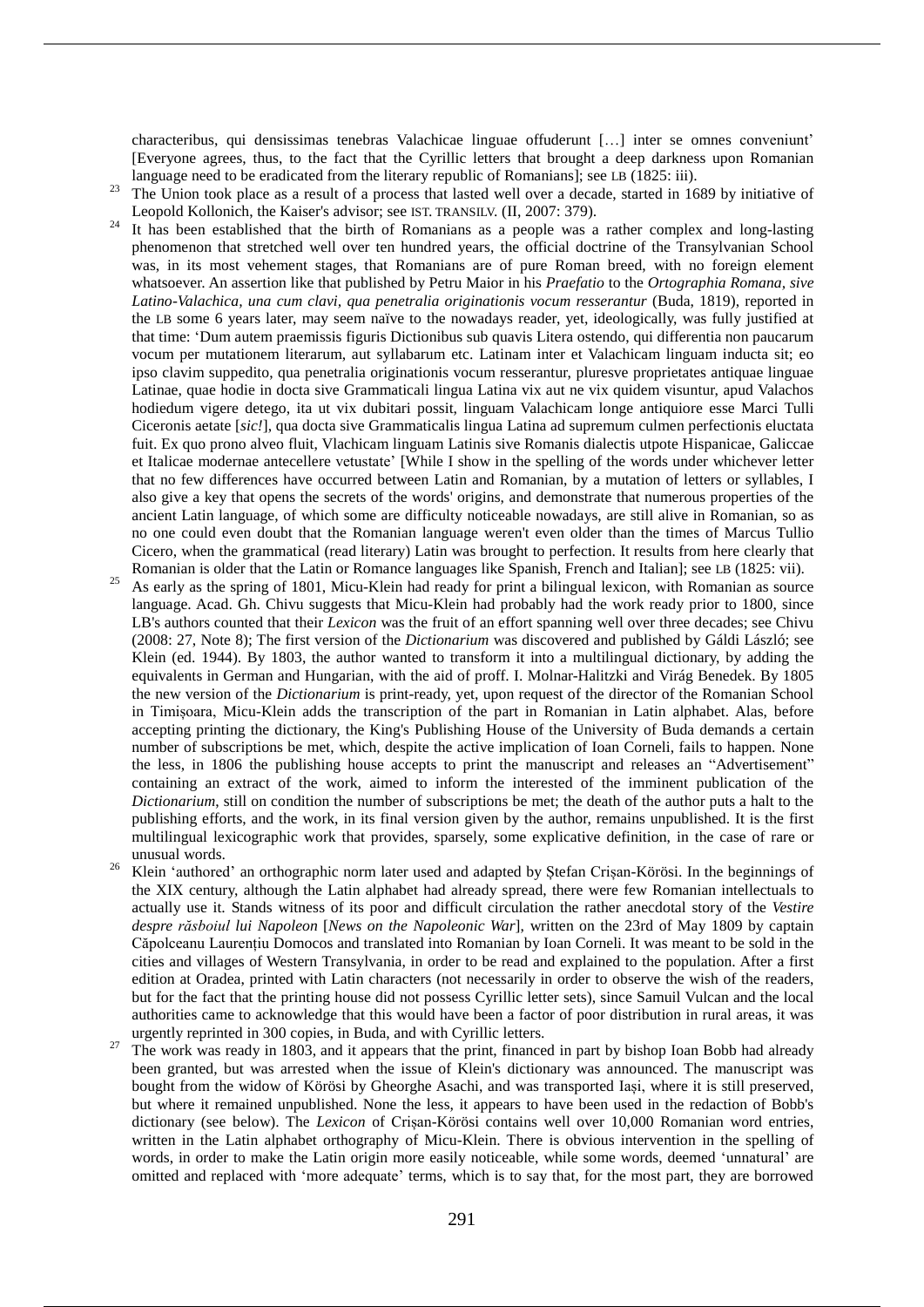directly from Latin.

- <sup>28</sup> The dictionary of Clemens seems to have been quite a sales' success: it was republished, under the title *Kleines walachisch-deutsch und deutsch-walachisches Wörterbuch* (Hermannstadt & Kronstadt, 1823II), the year immediately after the first edition, and again, as *Walachisch-deutsch und deutsch-walachisches Wörterbuch* (Hermannstadt, 1936<sup>III</sup>). Each part counts cca. 5,000 entries, with numerous phraseological units counting as separate entries. The words in Romanian are written in both Cyrillic and Latin alphabet, contains some grammatical indications, and is organized (only in the first part) by lexical families.
- <sup>29</sup> The linguistic interests of Piuariu-Molnar found yet another expression in his grammar: *Deutsch-walachische Sprachlehre* (Vienna, 1788), republished in 1810 and 1923 in Sibiu.
- $30 \text{ It counts cca. } 11,000 \text{ entries (recent counts have revealed that the number of voices in LB is actually slightly)}$ higher), including numerous Latin neologisms and regional terms, counts proper nouns and whole phraseological units listed as separate entries, and, sparsely, some definitions. The words in Romanian are written in Latin alphabet. At the end of the second tome, it has an Index of popular words of foreign origin, for which proposes a ʻgenuine' Romanian term.
- $31$  For a succinct development of LB's stages prior to its printing, see Seche (I, 1966: 30-32).
- <sup>32</sup> Previous calculations were only estimative, and the results circled round the figure of 11,000 entries. Our project that consists of editing each entry separately shall be able to give an exact number, yet, until now, intermediate estimations show that such number of entries is more likely to be closer to 13,000 than 11,000.
- <sup>33</sup> Some circumstantial information is in order here. Mircea Seche states that the LB is the first explicative and etymological dictionary of Romanian language that was ever printed; see Seche (I, 1966: 32). Newer research tried to detail such affirmation. Acad. Gheorghe Chivu has, actually, demonstrated quite pertinently that one cannot speak of LB in terms of an etymological dictionary stricto sensu; see Chivu (2007: 65). Indeed, if seen with the eyes of a specialist accustomed to the modern etymological dictionaries, our LB cannot be one, since it fails to provide an explicit etymology to each entry. If judged so, the description ʻexplicative' would be incorrect, also, since there is a number of entries where the definition in Romanian is absent. Nevertheless, in its own context, due to the fact that the authors tried to provide words with either with a direct, explicit etymology, or, more importantly, with an indirect one, by means of the spelling, we think it is safe to say that *for its own time*, the LB *was* an etymological dictionary.
- $34$  A brief look into the References list of the DLR would be more than illustrative.
- <sup>35</sup> The first tome of the LM, as the first in series of Romanian Academy's dictionaries, would be printed in 1973, although the year indicated on the title page is 1971.

### References

#### **A. Dictionaries**

- **Amelio, S. 1719 (ed. 1982).** G. Piccillo, *Il glossario italiano-moldavo di Silvestro Amelio (1719). Studio filologico-linguistico e testo*. Catania: C.U.E.C.M. (Quaderni di filologia medievale V.)
- **Anonymus Caransebensiensis cca. 1700 (ed. 2008).** *Dictionarium valachico-latinum. Primul dicționar al limbii române*. Studiu introductiv, ediție, indici și glosar de Gheorghe Chivu. București: Editura Academiei Române.
- **Anonymus Caransebesiensis cca. 1700 (ed. 2003).** *Dictionarium valachico-latinum [Anonymus Caransebensiensis]*. Studiu filologic și indice de cuvinte de Francisc Király, ediție îngrijită de Maria Király and Alexandru Metea. Timișoara: Editura First.
- **Berynda, P. 1653II (ed. 1961).** *Leksykon slovenoros'kij Pamvy Beryndy*. Anastatic edition by V.V. Nimčuk. Kiev.
- **Bobb, I. (ed.) 1822-23.** *Dictionariu rumanesc, lateinesc si unguresc, dein orenduiala excellentii sale preasfintitului Ioan Bobb, vladeicul Fagarasului asediat și cu venitu cassi clerului typarit in doao tomuri. I. A-L, II. M-Z.* In Clus: Cu typariul Typografii Collegiumului Reformatilor prin Stephan Török.

**Budai-Deleanu, I. 1818.** *Lexicon romănesc-nemțesc*. Unedited manuscript.

- **Clemens, A. 1823II .** *Kleines walachisch-deutsch und deutsch-walachisches Wörterbuch*. Hermannstadt: bei W.H. Thierry, Buch- und Kunsthändler.
- **Corbea, T. cca. 1700 (ed. 2001).** *Dictiones latinae cum Valachica interpretatione*. I. Ediție de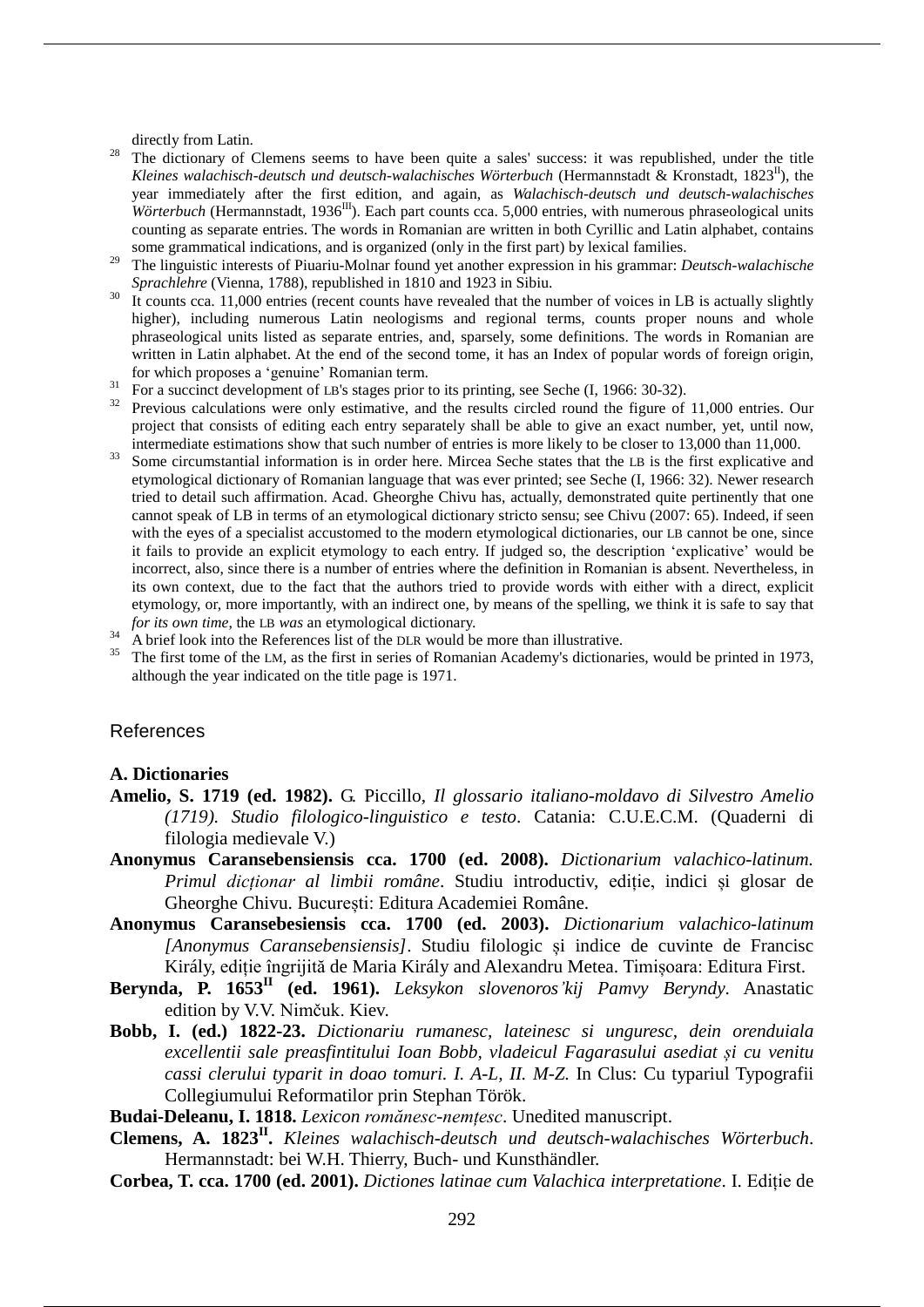Alin-Mihai Gherman. Cluj-Napoca: Clusium.

**DA.** (Academia Română) *Dicţionarul limbii române*. Sub conducerea lui Sextil Puşcariu. Tomul I. Partea I: *A-B*, 1913. Bucureşti: Librăriile Socec & Comp. şi C. Sfetea; Tomul I. Partea II: *C*, 1940. București: Tipografia Ziarului "Universul"; Tomul I. Partea III. Fascicula I: *D – de*, 1949. Bucureşti: Universul, Intreprindere Industrială a Statului; [Fascicula II: *de–desţina*; galley proof. 1948]; Tomul II. Partea I: *F–I*, 1934. Bucureşti: Monitorul Oficial şi Imprimeriile Statului. Imprimeria Naţională; Tomul II. Partea II. Fascicula I: *J – lacustru*, 1937. Bucureşti: Tipografia Ziarului "Universul" S. A.; Tomul II. Partea II. Fascicula II: Ladă-lepăda, 1940. București, Tipografia Ziarului "Universul" S. A.; Tomul II. Partea II. Fascicula III: *Lepăda–lojniță*, 1948. București: Tipografia Ziarului "Universul" S. A.

- **DLR.** (Academia Română) *Dicţionarul limbii române.* Serie nouă. Redactori responsabili: acad. Iorgu Iordan, acad. Alexandru Graur şi acad. Ion Coteanu. Din anul 2000, redactori responsabili: acad. Marius Sala şi acad. Gheorghe Mihăilă. Bucureşti, Editura Academiei. Tomul VI. Litera *M*, 1965–1968; Tomul VII. Partea 1. Litera *N*, 1971; Tomul VII. Partea a 2-a. Litera *O*, 1969; Tomul VIII. Litera *P*, 1972–1984; Tomul IX. Litera *R*, 1975; Tomul X. Litera *S*, 1986–1994; Tomul XI. Partea 1. Litera *Ş*, 1978; Tomul XI. Partea a 2-a şi a 3-a. Litera *T*, 1982–1983; Tomul XII. Partea I. Litera *Ţ*, 1994; Tomul XII. Partea a 2-a. Litera *U*, 2002; Tomul XIII. Partea I şi a 2-a şi a 3-a. Litera *V* şi literele *W, X, Y*, 1997–2005; Tomul XIV. Litera *Z*, 2000; Tomul I. Partea a 3-a. Litera *D. D – Deînmulţit*, 2006; Tomul I. Partea a 4-a. Litera *D. Deja – Deţinere*, 2006; Tomul I. Partea a 5-a. Litera *D. Deţinut – Discopotiriu*, 2007; Tomul I. Partea a 6-a. Litera *D*. *Discord–Dyke*, 2009; Tomul IV. Litera *L. L–Lherzolit*, 2008; Tomul V. Litera *L. Li–Luzulă*, 2008; Tomul I. Partea a 7-a. Litera *E. E–Erzaţ*, 2009; Tomul I. Partea a 8-a. Litera *E. Es–Ezredeş*, 2010; Tomul III. Literele *J, K, Q*, 2010. București: Editura Academiei Române.
- **HEM.** Bogdan Petriceicu Hasdeu, *Etymologicum Magnum Romaniae. Dicționarul limbei istorice și poporane a românilor*. Tom. I-II, 1887, tom. III, 1893. București: Stabilimentul grafic Socec și Teclu.
- **Klein, S. 1801 (ed. 1944).** *Samuelis Klein Dictionarium valachico-latinum*. Bevezető tanulmánnyal közzéteszi Gáldi Lásló. Budapest: Királyi Magyar Egyetemi Nyomda.
- **LB 1825.** *Lexicon Valachico-Latino-Hungarico-Germanicum, quod a pluribus auctoribus decursu triginta et amplius annorum elaboratum est*. Budae: Typis et Sumtibus Typographiae Regiae Universitatis Hungaricae.
- **Lexicon compendiarium (ed. 1994-1995).** Grigore Maior, *Lexicon compendiarium Latino-Valachicum complectens dictiones ac phrases Latinae cum Valachicam earum intepretatione*. Edizione critica, introduzione e indice a cura di M. Gherman. Roma: Università la Sapienza. (Romania Orientale VII-IX)
- **Lexicon compendiarium (ed. 2001).** Grigore Maior, *Institutiones linguae Valachicae* și *Lexicon compendiarium*. Ediție, studiu introductiv, indice și note de Alin-Mihai Gherman. Alba-Iulia: Universitatea "1 decembrie 1918".
- **Lexicon Marsilianum (ed. 1930).** Carlo Tagliavini, *Il «Lexicon Marsilianum». Dizionario latino-rumeno-ungherese del sec. XVII.* Studio filologico e testo. București: Cultura națională. (Academia Română. Études et recherches V.)

**LM.** A.T. Laurian și I.C. Massim, *Dicționariul limbei romane*. După însărcinarea dată de Societatea Academică Română. Elaborată ca proiect. Tomu I (*A-H*), 1871 (actually printed in 1873); tomu II (colaboratori Iosef Hodoș și G. Barițiu: *I-Z*), 1876; tom. III: *Glossariu, sau care cuprinde vorbele din limba română străine prin originea și forma lor, cum și cele de origine înduioasă*, 1871 (actually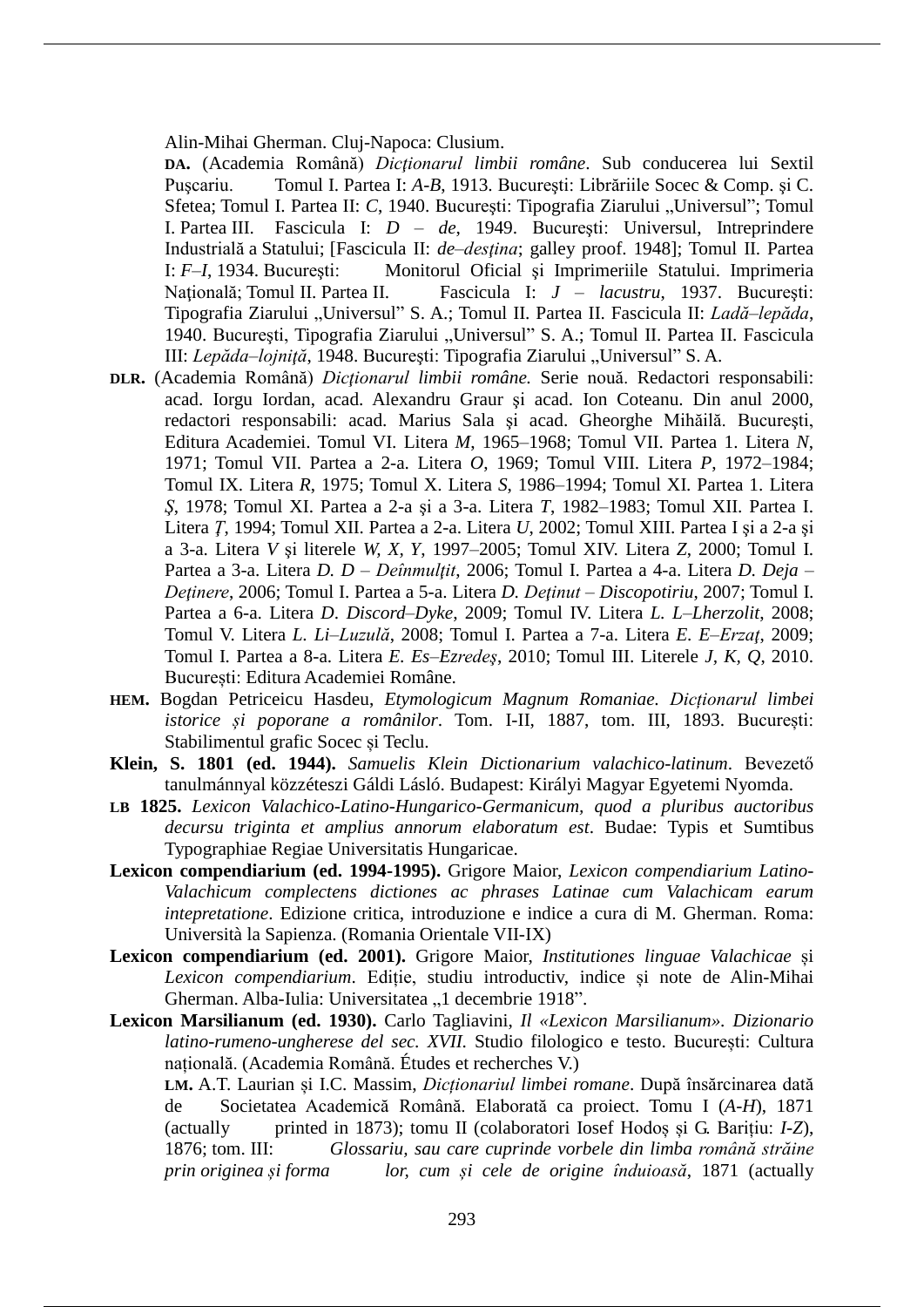printed in 1877). București: Noua tipografie a laboratorilor români.

Mardarie Cozianul 1649 (ed. 1900). *Lexicon slavo-românesc și tâlcuirea numelor din 1649*. Publicate cu un studiu, note și indicele cuvintelor românești de Grigorie Crețu. București: Carol Göbl.

- **MDA**. (Academia Română) *Micul dicţionar academic*. Vol. I–IV. Volumul I: *A-C*, 2001; volumul al II-lea: *D–H*, 2002; volumul al III-lea: *I–Pr*, 2003; volumul al IV-lea: *Pr–Z*, 2003. (First edition.) București: Editura Univers Enciclopedic.
- **NȘDU 2009**. Ioan Oprea, Carmen-Gabriela Pamfil, Rodica Radu, Victoria Zăstroiu. *Noul dicționar universal al limbii române*. (Third edition). București: Editura Litera internațional.
- **ȘDU**. Lazăr Șăineanu, *Dicționar universal al limbei române*. (First edition in 1896, Craiova. The standard edition of the dictionary is the eighth, published in 1930). Craiova: Editura Scrisul românesc.

### **B. Other literature**

- **Cantemir, D. 1714-1716 (transl. 1973).** *Descrierea Moldovei*. Traducere după original latin de Gh. Guțu. București: Editura Academiei Repulicii Socialiste România.
- **Cheie, P. 1983.** 'Neologismul de origine latino-romanică în Lexiconul de la Buda.' *Limba română* XXXII.3: 206‒215.
- **Chivu, Gh. 2007.** 'Este Lexiconul de la Buda un dicționar etimologic?' In S. R. Rîpeanu and I. Vintilă-Rădulescu (eds.), *Limba Română, limbă romanică. Omagiu acad. Marius Sala la împlinirea a 75 de ani*. București: Editura Academiei Române, 61‒65.
- **Chivu, Gh. 2008.** 'Lexiconul de la Buda primul dicționar modern al limbii române.' In *Limbă și literatură. Repere identitare în context european – Lucrările celei de-a VI-a conferințe internaționale a Facultății de Litere, Pitești, 23-25 mai 2008, Volumul I*. Pitești: Editura Universității din Pitești, 26‒29.
- **Ferro, T. 2004.** 'La scrittura della lingua romena in caratteri latini nelle opere dei missionari italiani in Moldavia tra XVII e XIX secolo.' In I.-A. Pop and C. Luca (eds.), *Quaderni della Casa Romena*, 3/2004, *Studi di storia, di critica e di teoria letteraria*. București, Editura Institutului Cultural Român, 291-199.
- **Huțanu, M. 2003.** 'Sistemul ortografic aplicat în redactarea Lexiconului de la Buda.' *Ovidiu University Annals of Philology* XIV: 133‒139.
- **Iordan, I. 1956.** *Limba română contemporană*. (First edition.) București: Editura Ministerului Învățământului.
- **Iorgovici, P. 1799.** *Observații de limbă rumânească...* Buda: Tip. Crăiasca Universitate.
- **IST. TRANSILV.** (Academia Română) *Istoria Transilvaniei*, Vol. I-III. Volumul I (până la 1541), 2009; volumul al II-lea (de la 1541 până la 1541), 2007; volumul al III-lea (de la 1711 până la 1918), 2008. Ioan-Aurel Pop, Thomas Nägler, Magyari András (eds.). Cluj-Napoca: Centrul de Studii Transilvane.
- **Lungu, I. 1995.** *Școala ardeleană. Mișcare culturală națională iluministă*. (Second edition.) București: Editura Viitorul românesc.
- **Lupu, C. 1999.** *Lexicografia românească în procesul de occidentalizare latino-romanică a limbii române moderne (1780-1860)*. București: Editura Logos.
- **Pantaleoni, D. 2007.** *Observaţii asupră textelor româneşti vechi cu alfabet latin (1570 – 1703*). Philologica Iassyensia III.1: 39–56.
- **Pervain, I. and M. Protase 1970.** 'Petru Maior și Lesiconul de la Buda.' *Cercetări de lingvistică* XV.1: 11‒22.
- **Protase, M. 1973.** *Petru Maior: un ctitor de conștiințe*. București: Editura Minerva.
- **Radosav, D. 2003.** *Cultură și umanism în Banat. Secolul XVII.* Timișoara: Editura de vest.